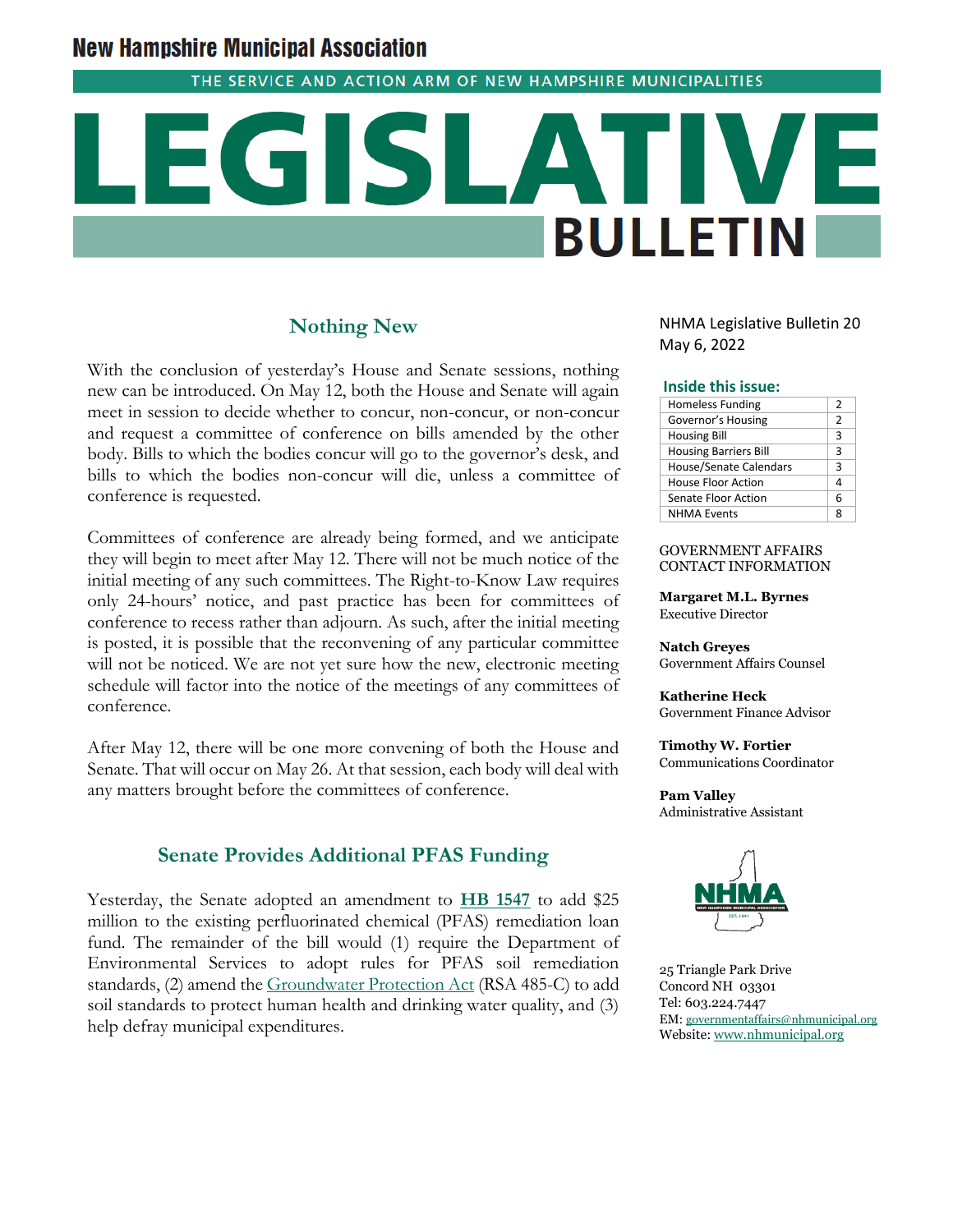PFAS, commonly referred to as "forever chemicals," are widely used, long-lasting chemical pollutants produced by companies that break down very slowly over time. Technologies for PFAS removal in drinking water exist, but they are costly and high-maintenance—and the burden to pay for them falls on taxpayers. To address this cost burden, last year, the legislature enacted RSA chapter 485-H and allocated \$50 million to the PFAS Remediation Loan Fund for loans to defray the cost of upgrades to public water systems and wastewater facilities.

The PFAS Remediation Loan Fund is a low-interest loan program, offering 10 percent loan forgiveness for disadvantaged communities and up to 50 percent conditional reimbursement for all loan recipients if the state receives sufficient funds from PFAS contamination judgments or settlements. As experts continue to uncover hundreds of PFAS chemicals and the impacts on public health, the costs for remediation are only anticipated to rise. PFAS legislation and the funding needed to maintain safe public drinking water and soil continues to be a focus at the state house. **HB 1547** as amended is an additional state investment to help municipalities pay for these upgrades.

We are hopeful that the House will concur with the bill as amended by the Senate, increasing the funds available to municipalities.

# **Money for Sheltering the Homeless**

Yesterday, the Senate voted to add an amendment [\(2022-1905s\)](http://www.gencourt.state.nh.us/bill_status/pdf.aspx?id=35639&q=amendment) to **HB 1662** to provide \$5 million for the fiscal year ending June 30, 2023 to municipalities to aid in housing the homeless. Municipalities must use the funds to make payments to homeless shelters or overnight lodging providers offering discounted rates to accommodate homeless people in their community. Assuming the House concurs by August 1, 2022, the Department of Health and Human Services will allocate funds to each municipality based on each municipality's share of total Medicaid enrollees as of April 3, 2022. The distribution amount proposed for each municipality can be found within the [amendment.](http://www.gencourt.state.nh.us/bill_status/pdf.aspx?id=35639&q=amendment)

As with other bills written about in today's *Bulletin*, the House will decide next week whether to concur or non-concur with the bill as amended by the Senate.

### **Governor's Housing Initiative Approved**

On Wednesday, the Executive Council approved the governor's \$100 million workforce housing program, InvestNH. The council previously tabled the funding request on April 20, asking for additional details about the program.

According to the [materials](https://www.governor.nh.gov/sites/g/files/ehbemt336/files/documents/20220420-invest-nh-summary.pdf) provided by the Department of Business and Economic Affairs (BEA), the funding for this initiative is separated into three pots, two of which create new grants for municipalities. The first and largest pot is not for municipalities. It allocates \$60 million for development of new multi-family rental housing units in the state, with the goal of accelerating unit production in projects already using other private and/or public funding sources. This grant is available to developers and multi-family rental housing projects for "construction and other hard costs" associated with development.

The second pot of money allocates \$30 million in grants for municipalities that issue permits for eligible housing within six months of the initial application. The maximum grant is \$10,000 per unit with a project cap of \$1 million, with rolling applications accepted until the \$30 million is exhausted.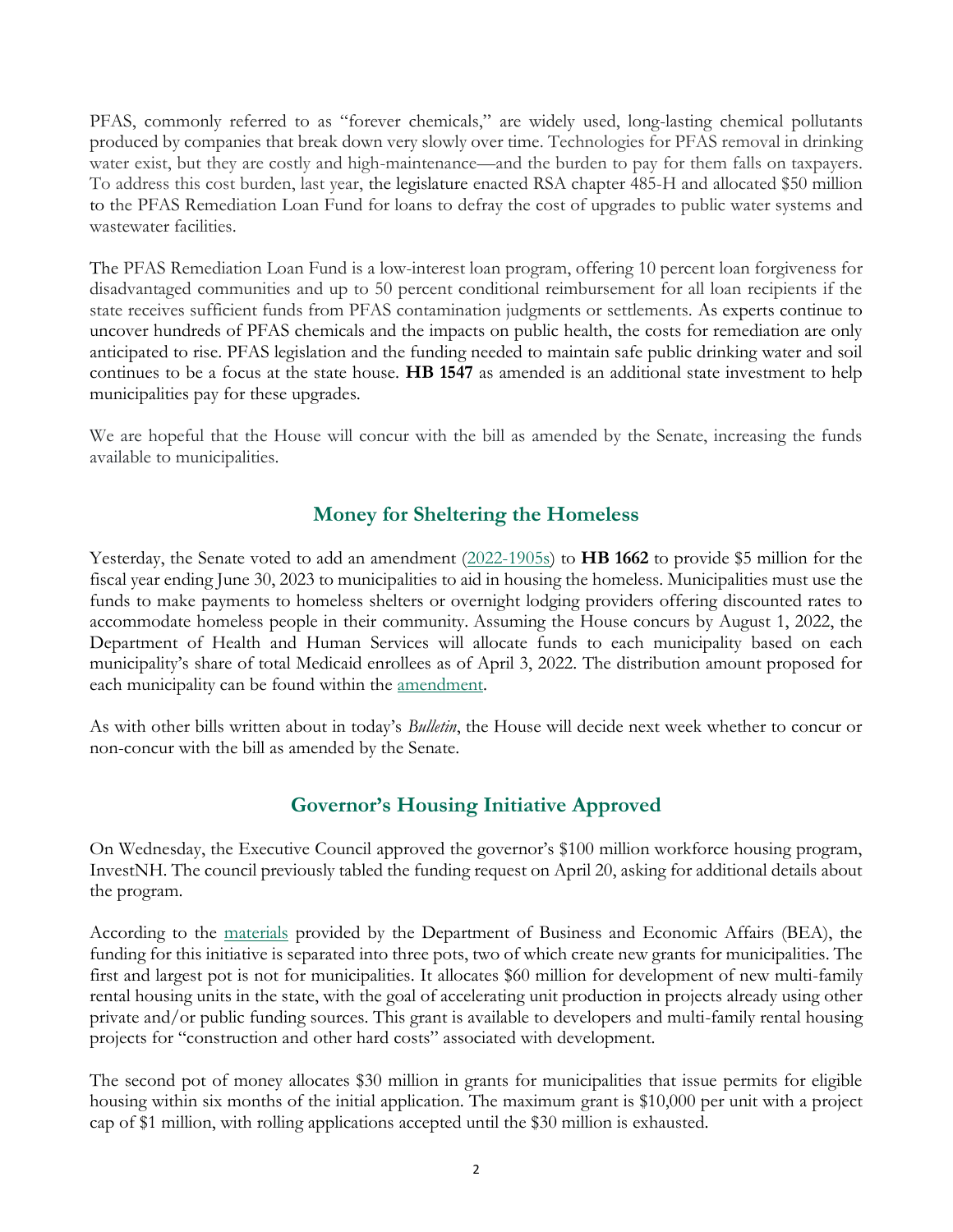The final apportionment of funds is \$5 million for cities and towns to study and update their zoning ordinances or other local regulations in an effort to expand the development of affordable housing.

Local officials are encouraged to read the [details of the program.](https://www.governor.nh.gov/sites/g/files/ehbemt336/files/documents/20220420-invest-nh-summary.pdf) NHMA hopes to provide more guidance and information on InvestNH and its associated grants to municipalities soon.

## **Surprise Twist with Housing Bill**

Last week, we [wrote](https://www.nhmunicipal.org/legislative-bulletin/2022-nhma-legislative-bulletin-19#27999) about the House Municipal & County Government's recommended amendment to **[SB](http://www.gencourt.state.nh.us/bill_status/pdf.aspx?id=33314&q=billVersion)  [400](http://www.gencourt.state.nh.us/bill_status/pdf.aspx?id=33314&q=billVersion)**, the omnibus housing bill, and explained why we opposed that amendment. We had heard that there would likely be a contentious floor fight over the bill and that multiple floor amendments would be offered. Instead, shortly after the Speaker's introduction, a motion to table was made. In a surprising 170-159 vote, **SB 400** was tabled, effectively killing the bill.

That's not the end for the underlying housing bill's language, however. Later Thursday, the Senate added most of the underlying language of **SB 400** to **HB 1661** as amendment [2022-1960s.](http://www.gencourt.state.nh.us/bill_status/pdf.aspx?id=35860&q=amendment) A number of other amendments were added by the Senate, including bail reform, extraordinary need grants for schools, and an appropriation to the opioid treatment fund. Those amendments can be accessed from the [docket.](http://www.gencourt.state.nh.us/bill_status/billinfo.aspx?id=1606&inflect=2)

The bill now heads back to the House, which will decide next week whether to concur or non-concur on the bill. It is likely that if the House does non-concur, it will request a committee of conference, making it possible that some or all of **SB 400** ends up on the governor's desk.

### **Unsurprising House Action on Housing Barriers Bill**

Last week, we [wrote](https://www.nhmunicipal.org/legislative-bulletin/2022-nhma-legislative-bulletin-19) about the House Municipal & County Government's recommended amendment to **[SB](http://www.gencourt.state.nh.us/bill_status/pdf.aspx?id=31213&q=billVersion)  [329](http://www.gencourt.state.nh.us/bill_status/pdf.aspx?id=31213&q=billVersion)**, establishing a commission to study barriers to housing development in New Hampshire, including workforce and middle-income housing. In that article, we explained why the inclusion of the language of **[HB 1194](http://www.gencourt.state.nh.us/bill_status/pdf.aspx?id=27492&q=billVersion)**, relative to the procedure for overriding a local tax cap, was a poison pill.

In a 171-152 vote, the House adopted the committee amendment and proceeded to pass the bill on a voice vote. The next step is for the Senate to vote whether to concur or non-concur on the bill. We anticipate that the Senate is likely to non-concur on the amended bill, killing the bill.

### **HOUSE CALENDAR**

**There are no hearings in the House on bills of municipal interest.**

### **SENATE CALENDAR**

**At the time of this publication, the Senate calendar was unavailable. However, we do not anticipate any committee hearings.**

### **House Floor Action**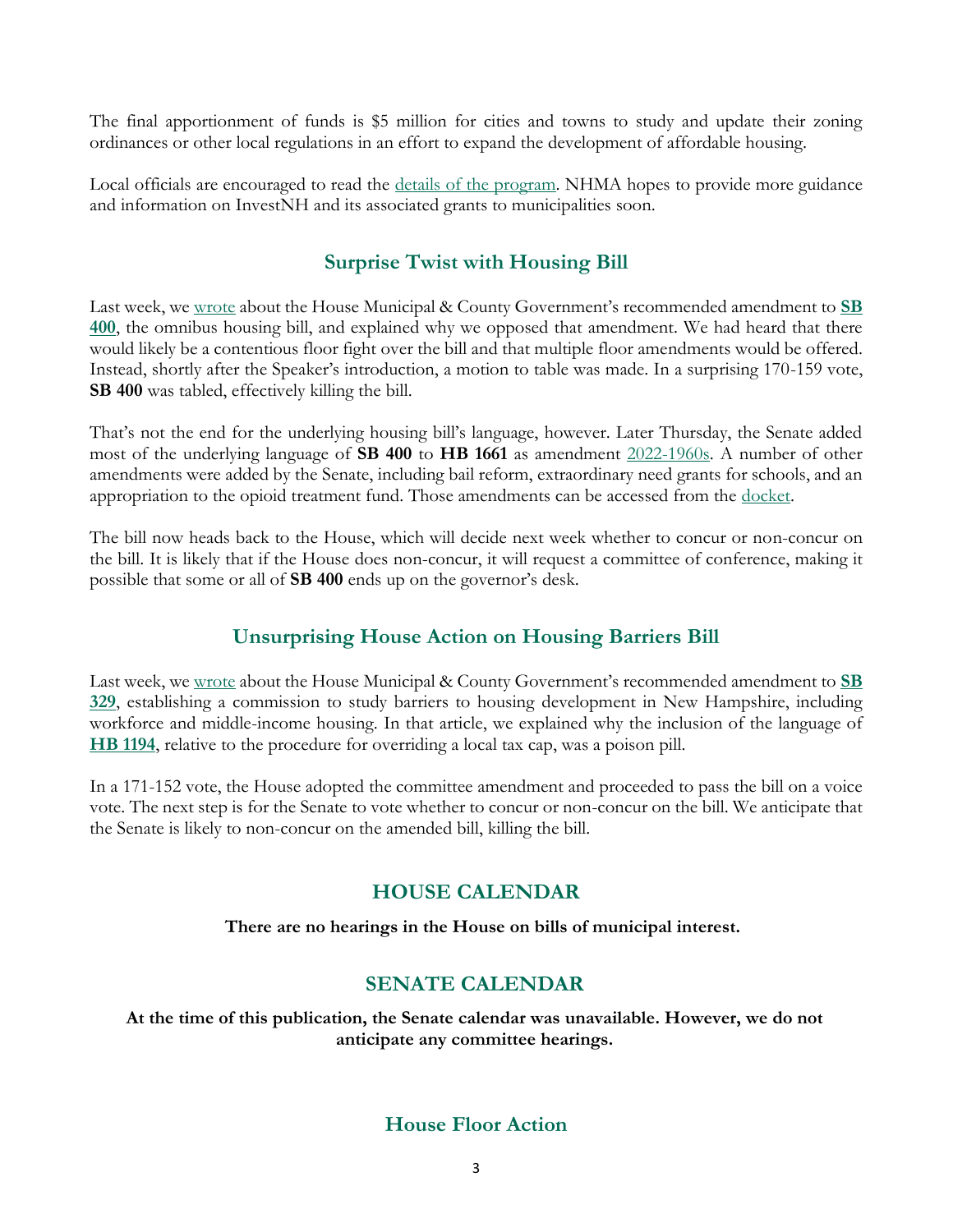### Wednesday, May 4, 2022 Thursday, May 5, 2022

**SB 53**, (New Title) relative to confidentiality of department of revenue administration records. **Passed**.

**SB 200**, relative to the election of district commissioners in Haverhill. **Passed with Amendment**.

**SB 209**, relative to electronic wage payments. **Inexpedient to Legislate.**

**SB 227-FN**, relative to death benefits for first responders who die from suicide. **Passed with Amendment.**

**SB 239-FN**, relative to noncompliance with municipal audit requirements. **Passed.**

**SB 245**, establishing a committee to study agreements between developers and municipalities on municipal trash removal fees paid by condominium owners and renters. **Laid on Table.**

**SB 246**, relative to qualified private communities. **Inexpedient to Legislate.**

**SB 249**, prohibiting planning and zoning ordinances that prohibit short-term rentals. **Interim Study.**

**SB 251**, relative to the advisory board of a tax increment financing district. **Passed.**

**SB 257**, enabling municipalities to incorporate sewage disposal systems as part of their stormwater utility. **Interim Study.**

**SB 258-FN-LOCAL**, relative to the graves of African Americans alive during the period of American enslavement. **Interim Study**.

**SB 259**, relative to the definition of "municipal host" for purposes of limited electrical energy producers. **Interim Study**.

**SB 261-FN**, relative to net metering participation. **Passed with Amendment**.

**SB 262**, relative to customer generators of electric energy. **Passed with Amendment**.

**SB 265**, relative to the aggregation of electric customers by counties. **Passed.**

**SB 267-FN-A**, establishing the upland invasive species program, program fund, and program coordinator in the department of agriculture, markets, and food. **Passed with Amendment.**

**SB 272**, establishing a committee to study the oversight and operation of the public deposit investment pool. **Passed with Amendment.**

**SB 273-A**, relative to broadband infrastructure funding. **Passed.**

**SB 274**, relative to governmental construction contracts. **Inexpedient to Legislate**.

**SB 275**, relative to the opioid abatement trust fund. **Passed with Amendment.**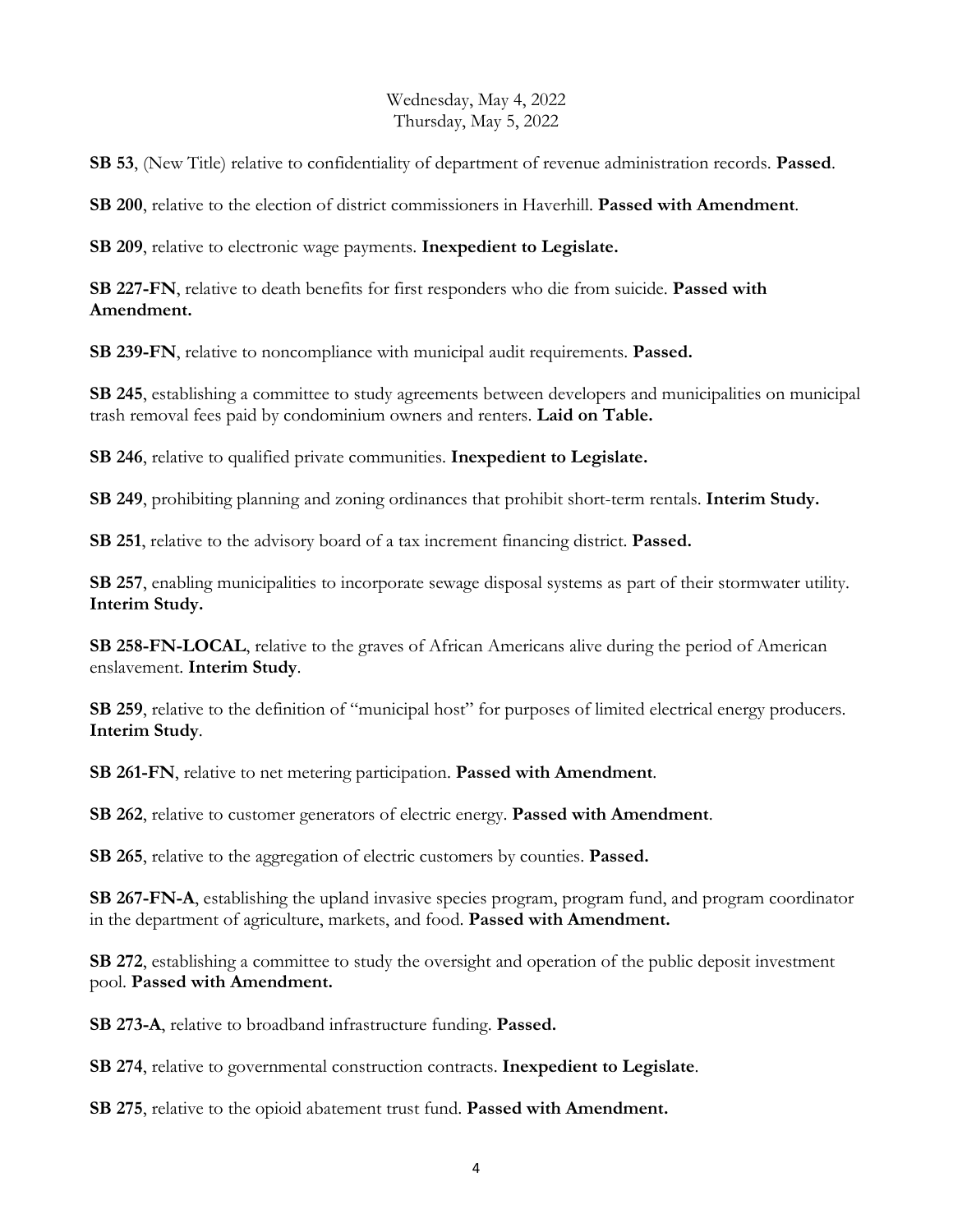**SB 301-FN-LOCAL**, relative to the procedure for violations under the right to know law. **Passed.**

**SB 302-FN**, establishing the personal privacy protection act. **Passed with Amendment.**

**SB 312**, relative to adjusted assessments of taxable property. **Passed.**

**SB 317-LOCAL**, reducing the interest rate for abatements of paid property taxes. **Passed.**

**SB 325**, relative to local organization for emergency management and first responders. **Passed.**

**SB 329**, establishing a commission to study barriers to housing development in New Hampshire, including workforce and middle-income housing. **Passed with Amendment.**

**SB 330**, (New Title) relative to licensure of case management service providers and relative to payment by the state of a portion of retirement system contributions of political subdivision employers. **Passed with Amendment.**

**SB 334-LOCAL**, (New Title) establishing a committee to study property blight in New Hampshire cities and towns. **Passed.**

**SB 337-FN**, relative to emergency medical and trauma services data sharing to the purposes of analysis. **Passed.**

**SB 343**, (New Title) establishing a committee to study room occupancy tax revenues and fees and the formula for distribution to municipalities. **Inexpedient to Legislate**.

**SB 344**, (New Title) relative to the electronic participation requirements of meetings open to the public under the right to know law. **Inexpedient to Legislate**.

**SB 357-FN**, relative to mental health training for first responders. **Passed.**

**SB 363-FN**, relative to service credit for certain group II retirement eligibility. **Passed.**

**SB 364**, relative to the use of electronic poll books. **Passed**.

**SB 366-FN**, requiring an audit of ballots cast in the 2022 primary and general election. **Passed with Amendment.**

**SB 376-FN**, (New Title) relative to creating a board to review police incidents involving citizens affected by mental health issues. **Passed with Amendment**

**SB 379-FN**, (New Title) establishing the solid waste management fund and grant program. **Passed**.

**SB 383-FN**, relative to land surveying services. **Passed.**

**SB 395**, relative to the broadband matching grant initiative. **Passed with Amendment.**

**SB 400-FN**, relative to training and procedures for zoning and planning boards and relative to financial investments and incentives for affordable housing development. **Laid on Table**.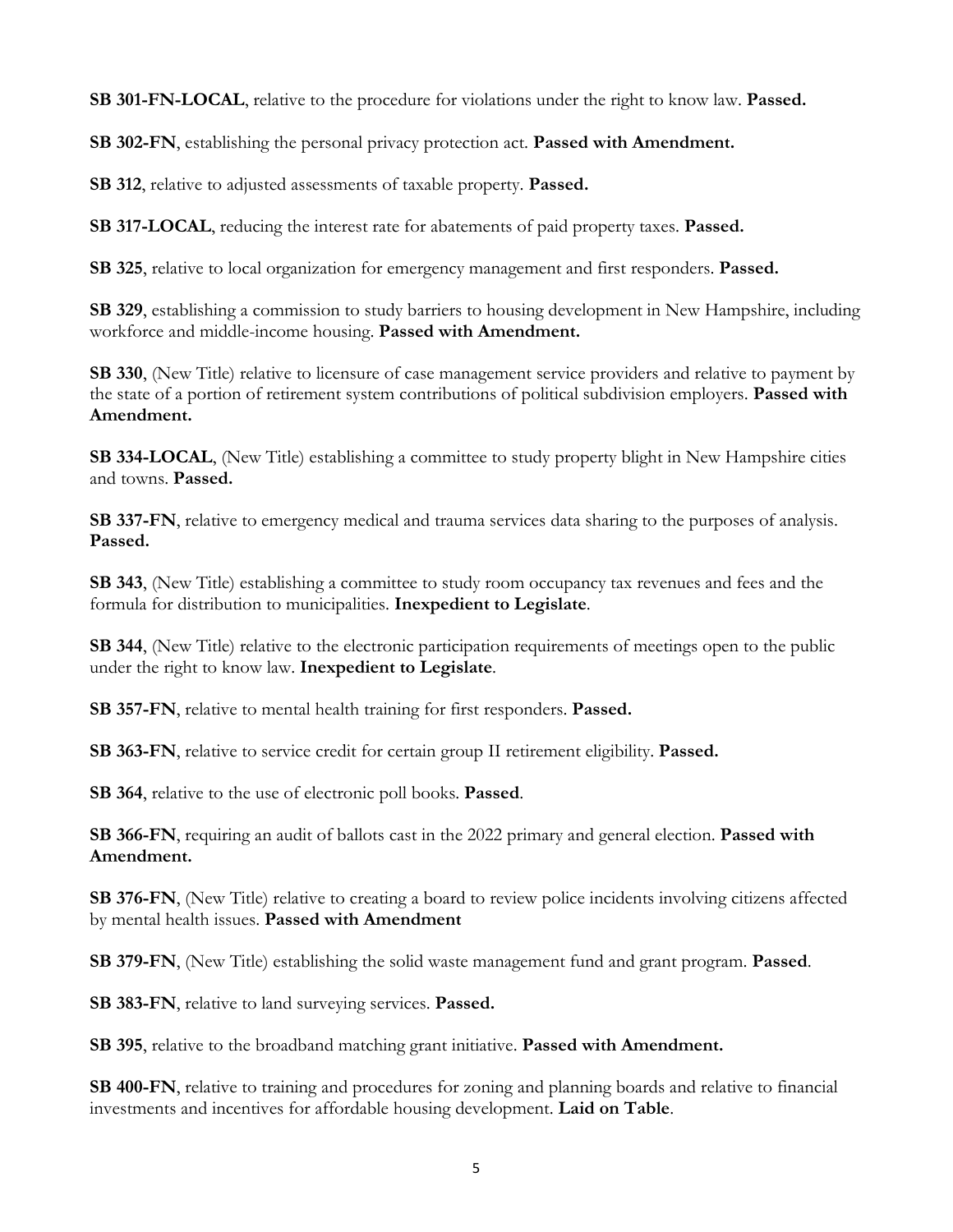**SB 401-FN**, (Third New Title) making appropriations to the department of transportation for local highway aid and to the body-worn and dashboard camera fund and permitting the department of transportation to operate dash cameras in fleet vehicles. **Passed with Amendment**.

**SB 402-FN**, (New Title) relative to financial assistance for municipalities affected by disasters. **Passed**.

**SB 407**, (New Title) relative to expanding Medicaid to include certain postpartum health care services and making an appropriation therefor and relative to exemptions from vaccine mandates. **Passed with Amendment.**

**SB 409**, relative to disaster relief loans. **Passed.**

**SB 418-FN**, relative to verification of voter affidavits. **Passed with Amendment.**

**SB 419-FN**, (New Title) establishing a commission to study the delivery of public health services in New Hampshire through regional public health networks. **Passed.**

**SB 422-FN**, establishing an adult dental benefit under the state Medicaid program. **Passed with Amendment.**

**SB 438-FN-LOCAL**, (New Title) relative to state procurement policies intended to promote the use of American materials and certain cosmetology licensure requirements. **Passed with Amendment**.

**SB 443-FN**, relative to municipal authority regarding the state building code. **Passed.**

**SB 445-FN**, (New Title) relative to the broadband matching grant initiative. **Passed with Amendment.**

### **Senate Floor Action**

Thursday, May 5, 2022

**HB 314**, relative to homestead food operation licensure. **Passed.**

**HB 478**, relative to treatment of PFAS contaminants in the drinking water of the Merrimack Village Water District. **Interim Study.**

**HB 481-FN-A**, establishing the office of the right-to-know ombudsman and making an appropriation therefor. **Passed.**

**HB 536-FN**, relative to death benefits for public works employees killed in the line of duty, and relative to workers' compensation offsets for certain retirement system benefits. **Passed.**

**HB 1049**, establishing a committee to study landfill siting criteria and methods for reducing pressure on landfill capacity. **Inexpedient to Legislate.**

**HB 1101**, relative to a forfeiture of personal property. **Interim Study.**

**HB 1148**, relative to prohibiting government entities subordinate to the state from restricting the types of fuel sources that may be used for energy. **Passed with Amendment.**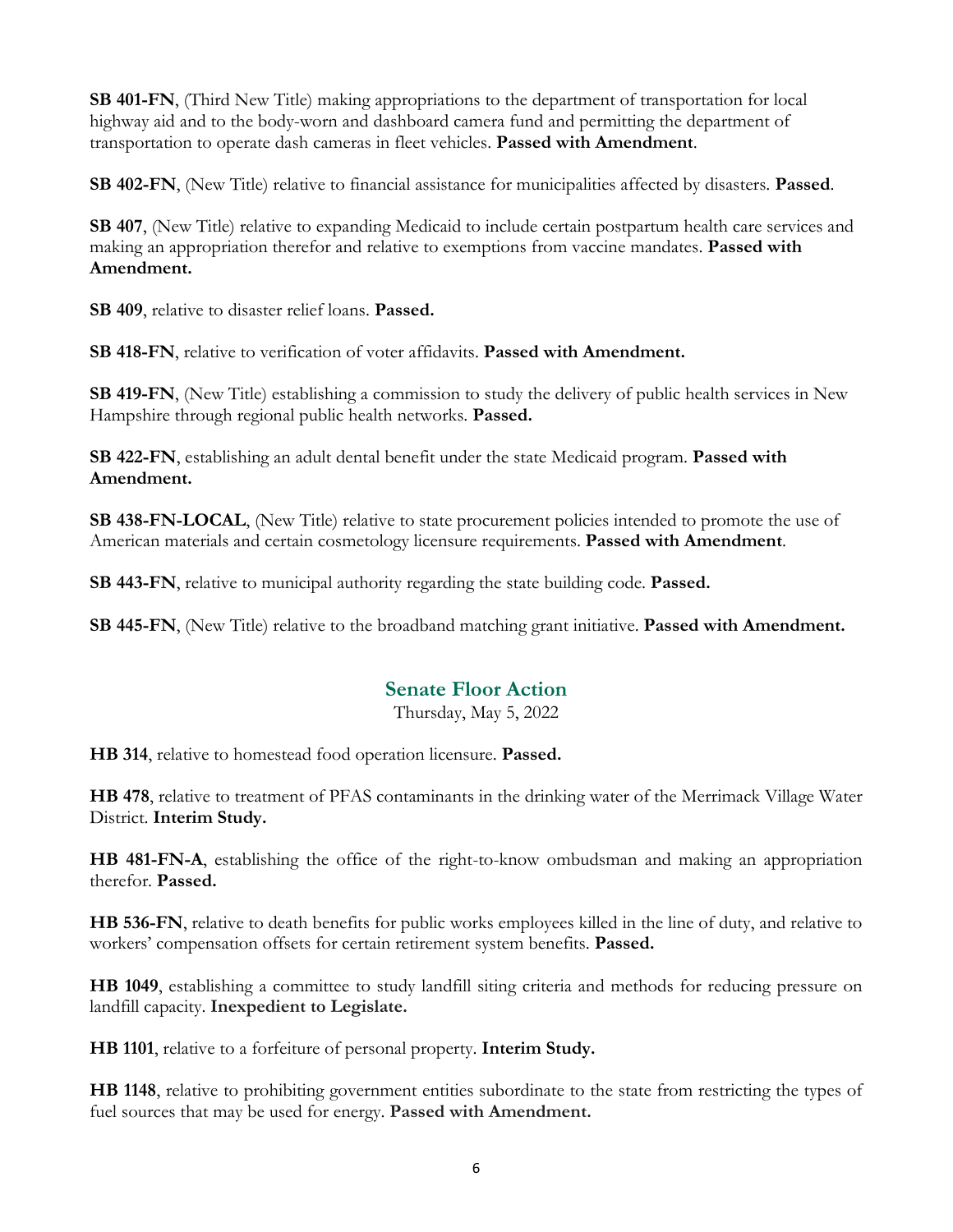**HB 1174**, relative to election challengers. **Passed with Amendment.**

**HB 1178**, prohibiting the state from enforcing any federal statute, regulation, or Presidential Executive Order that restricts or regulates the right of the people to keep and bear arms. **Passed with Amendment.**

**HB 1185**, relative to treatment of water contaminated with perfluorinated chemicals. **Passed with Amendment.**

**HB 1186**, relative to companion animals during a declared state of emergency. **Passed with Amendment.**

**HB 1194**, relative to the procedure for overriding a local tax cap. **Inexpedient to Legislate.**

**HB 1210**, relative to exemptions from vaccine mandates. **Interim Study.**

**HB 1221**, relative to the rate of the business profits tax, and relative to payment by the state to municipalities of an amount equal to a portion of retirement system contributions of political subdivision employers. **Passed.**

**HB 1258**, relative to the implementation of the department of energy. **Passed with Amendment.**

**HB 1266**, relative to restrictions on enforcement of federal immigration laws. **Interim Study.**

**HB 1282**, relative to the records of communication common carriers. **Interim Study.**

**HB 1293**, relative to the design of sewage or waste disposal systems for a person's own domicile. **Passed with Amendment.**

**HB 1307**, modifying the authority and duties of the housing appeals board. **Inexpedient to Legislate.**

**HB 1454-FN**, relative to permits for the siting of new landfills. **Passed with Amendment.**

**HB 1455**, relative to state enforcement of federal vaccination mandates. **Passed with Amendment.**

**HB 1535-FN**, relative to a one-time allowance for certain state retirees. **Inexpedient to Legislate.**

**HB 1547-FN**, relative to per fluorinated chemical remediation in soil and procedures for certain hazardous waste generators. **Passed with Amendment.**

**HB 1587-FN-A**, relative to determination of average final compensation under the retirement system and making an appropriation therefor. **Passed.** 

**HB 1661**, (New Title) relative to regional career technical education agreements, relative to an appropriation for preliminary work for a new legislative parking garage, and relative to training and procedures for zoning and planning boards and financial investments and incentives for affordable housing development. **Passed.**

**HB 1662**, (New Title) relative to the privacy obligations of the department of health and human services and requiring online marketplaces to disclose certain information to consumers. **Passed.**